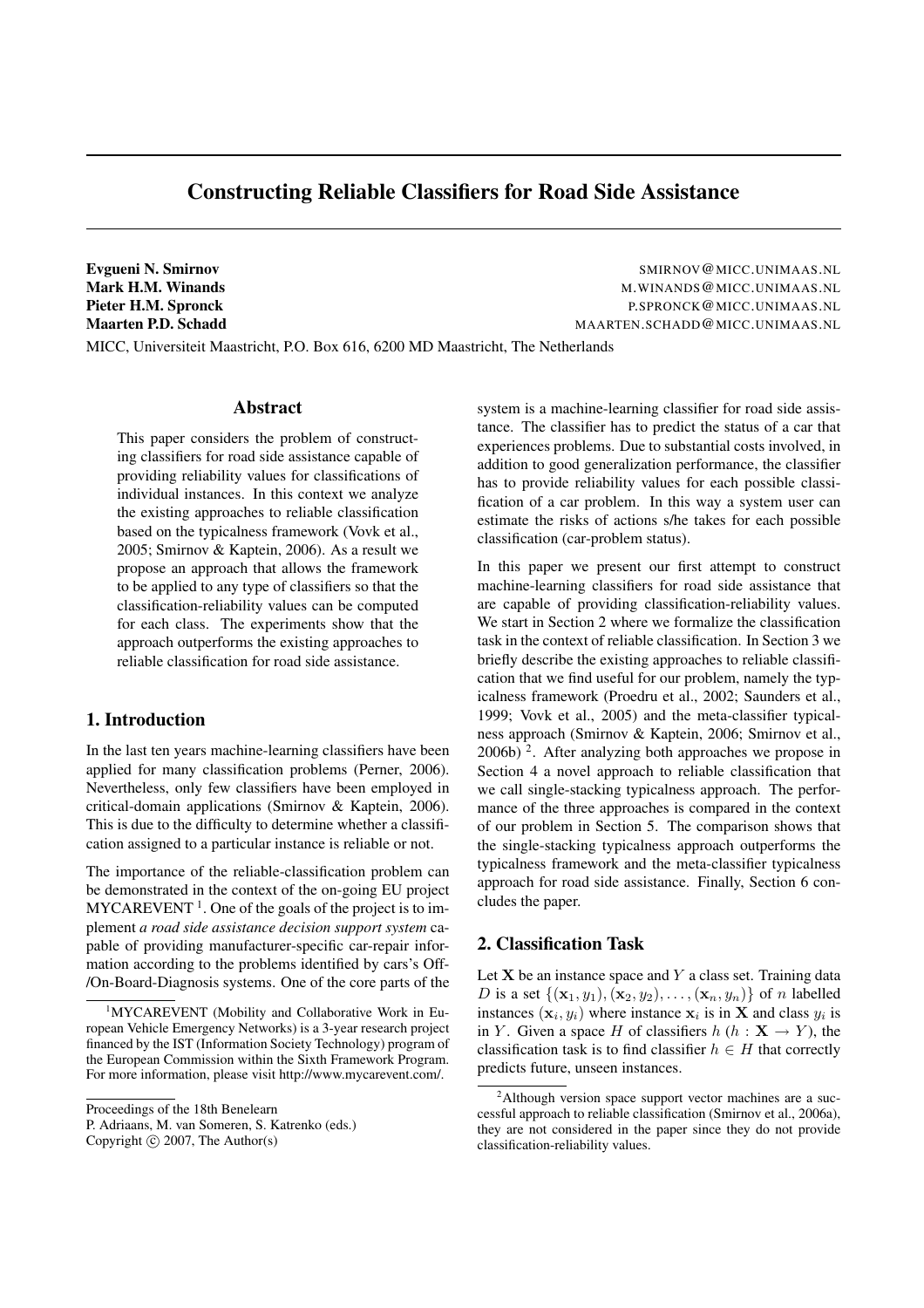If a classifier  $h$  has to be used for reliable classification, we need to solve additional two tasks (Baskiotis & Sebag, 2004; Duda et al., 2000; Hullermeier, 2004; Proedru et al., 2002; Saunders et al., 1999; Vovk et al., 2005):

- to obtain reliability values for classification of individual instances; and
- to obtain a threshold on these values.

If the reliability value for a classification of an instance provided by the classifier  $h$  is greater than the threshold, the classification is considered to be reliable. Otherwise, it is unreliable and the instance is left unclassified.

## 3. Existing Approaches to Reliable **Classification**

When we have to construct a classifier capable of providing reliability values for individual instance classifications, we can employ either the typicalness framework (Vovk et al., 2005) or the meta-classifier typicalness approach (Smirnov & Kaptein, 2006). Both approaches are briefly described in this section.

#### 3.1. The Typicalness Framework

The typicalness framework was proposed in (Proedru et al., 2002; Saunders et al., 1999; Vovk et al., 2005) for constructing classifiers for reliable classification. The framework assumes that the data  $D$  with  $n$  training instances and an instance  $x_{n+1}$  to be classified are drawn from the same unknown distribution. Given a classifier  $h$ , we compute the typicalness value of the instance  $x_{n+1}$  for each class  $y_{n+1} \in Y$  that the classifier h can assign to  $x_{n+1}$ . The typicalness value of  $x_{n+1}$  for a class  $y_{n+1} \in Y$  is a p-value computed as follows:

$$
p(y_{n+1}) = \frac{\#\{i : \alpha_i \ge \alpha_{n+1}\}}{n+1}
$$
 (1)

where  $\alpha_i$  is the strangeness value of instance  $(\mathbf{x}_i, y_i)$  in the  $\text{bag} \quad \{(\mathbf{x}_1, y_1), ..., (\mathbf{x}_{i-1}, y_{i-1})\}$  $(\mathbf{x}_{i+1}, y_{i+1}), ..., (\mathbf{x}_{n+1}, y_{n+1})\}.$ 

The class  $y_{n+1}$  with the largest p-value is the classification of  $x_{n+1}$ . The credibility of this classification is the largest p-value and the confidence is one minus the second largest p-value.

To compute strangeness values  $\alpha_i$  for each instance  $(\mathbf{x}_i, y_i)$ we need to construct an instance-strangeness function  $\alpha$  for the classifier  $h$  used. If we have access to the internal structure of classifiers, Vovk et al. (2005) showed that instance-

strangeness functions can be constructed for nearest neighbor classifiers (Proedru et al., 2002), decision trees, neural networks, support vector machines (Saunders et al., 1999; Vapnik, 1998), and the naive Bayes classifier. To provide an example, let us consider the instance-strangeness function for nearest neighbor classifiers (Proedru et al., 2002). Given an instance  $x_i$  labeled to belong to class  $y_i$ , the instance-strangeness function returns for  $x_i$  a strangeness value  $\alpha_i$  equal to  $\frac{D_k^{y_i}}{D_k^{-y_i}}$ , where  $D_k^{y_i}$  is the sum of distances between  $x_i$  and k nearest neighbors of  $x_i$  that belong to class  $y_i$ , and  $D_k^{-y_i}$  is the sum of distances between  $x_i$  and k nearest neighbors of  $x_i$  that do not belong to class  $y_i$ .

Although instance-strangeness functions were proposed for some basic types of classifiers (see above), there is no approach how to design these functions in general. Moreover, if we do not have access to the internal structure of classifiers (e.g., the classifier is a human expert), we cannot design instance-strangeness functions at all. Therefore, we may conclude that the applicability of the typicalness framework is restricted.

#### 3.2. Meta-Classifier Typicalness Approach

We proposed the meta-classifier typicalness approach in (Smirnov & Kaptein, 2006; Smirnov et al., 2006b) to allow the typicalness framework to be applied for any type of classifiers. Assume that we have a classification problem that requires computing p-values for instance classifications but our best classifier  $B$  is not capable of providing such values. Then, if we have any typicalness-based classifier  $M$ , the approach is to train  $M$  as a meta classifier that predicts the correctness of each instance classification of  $B$ . In this way, the *p*-values of the meta predictions can be viewed as estimates of the  $p$ -values of the instance classifications of the base classifier B. More precisely, if  $B$  assigns class  $y$  to instance  $x$ , then the  $p$ -value of class y is set equal to the p-value  $p_0$  of the meta class "correct" classification" and the sum of  $p$ -values of all the remaining classes  $Y \setminus \{y\}$  is set equal to the *p*-value  $p_1$  of the meta class "incorrect classification". Thus, using the ensemble of B and M, denoted by *MCT(B:M)*, we can estimate the p-value (typicalness) and confidence of each classification  $y$  provided by  $B$ .

An obvious drawback of the meta-classifier typicalness approach is that when the base classifier  $B$  assigns a class  $y$ to the instance  $x$  we cannot estimate the *p*-value of each class in  $Y \setminus \{y\}$ . Thus, if  $p_0 < p_1$ , the classification with the highest p-value among classes  $Y \setminus \{y\}$  cannot be identified. To overcome this drawback we propose in the next section a single-stacking typicalness approach.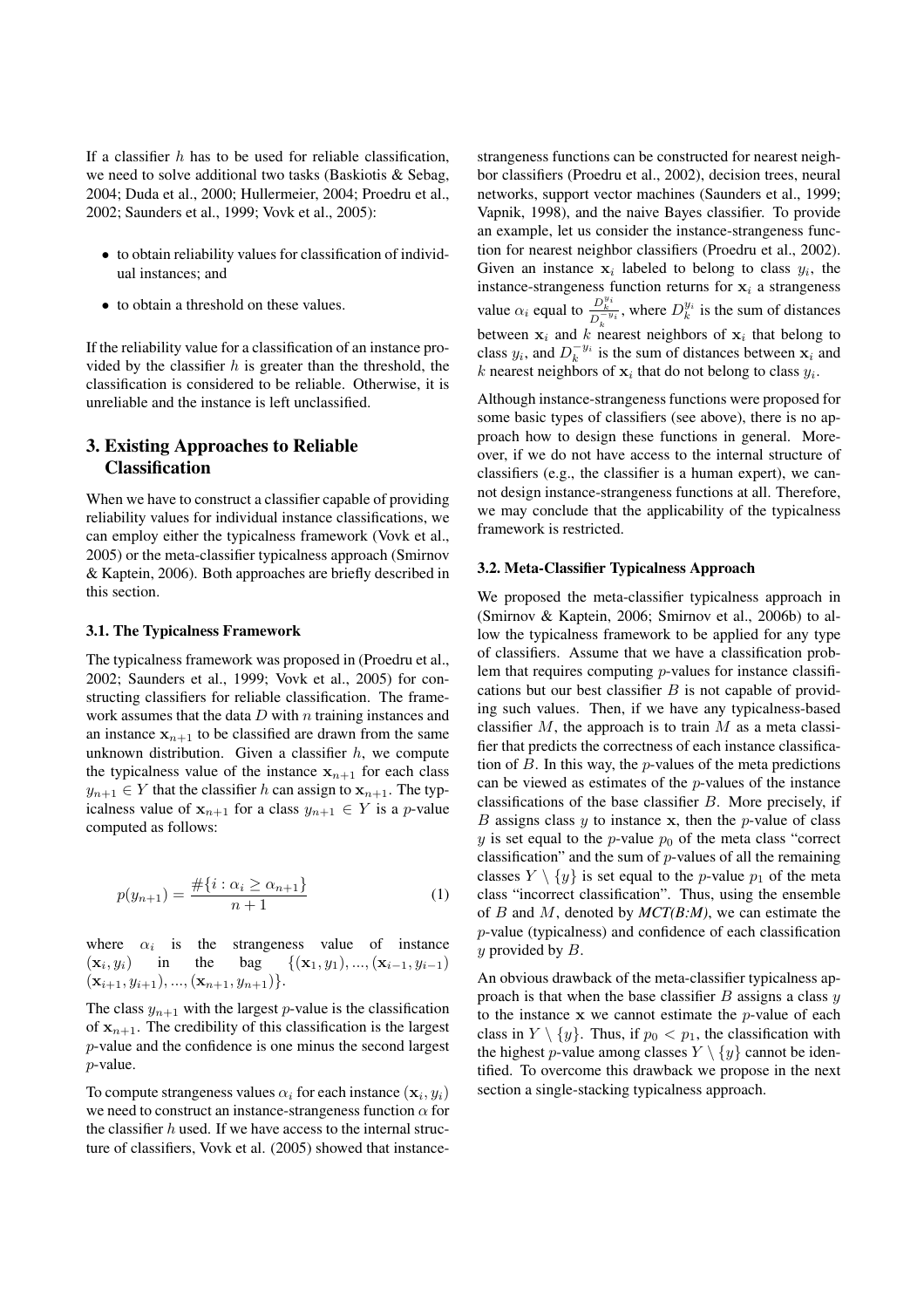#### 4. Single-Stacking Typicalness Approach

We propose the single-stacking typicalness approach to allow the typicalness framework to be applied for any type of classifiers so that the  $p$ -values can be computed for each class involved in classification. As the name suggest the key idea behind the approach is to employ a stacking ensemble (Wolpert, 1992) consisting of one base classifier B and one meta classifier  $M$  (see Figure 1). In this way, if the classifier  $M$  is based on the typicalness framework, the p-values of the meta predictions can be considered as the p-values of the instance classifications of the base classifier B.



Figure 1. Single-Stacking Typicalness Approach.

The meta classifier  $M$  plays a central role in a singlestacking ensemble (see Figure 1). For each instance to be classified it has to receive classification information from the base classifier  $B$  in terms of the class probability distribution and then to compute the desired  $p$ -value for each class  $y \in Y$ . Therefore,

- meta instance space  $X'$  is defined by the attributes of the original instance space X plus  $|Y|$  attributes representing the class probability distribution that the base classifier  $B$  computes for any instance in  $X$ ;
- the meta class set  $Y'$  coincides with the class set  $Y$ .

The meta data D' are formed in  $X' \times Y'$  using internal k-fold cross validation as follows: a labelled meta instance  $(\mathbf{x}'_i, y_i) \in D'$  is formed from the labelled instance  $(\mathbf{x}_i, y_i) \in D$  s.t.  $\mathbf{x}'_i$  is a union of  $\mathbf{x}_i$  and the class probability distribution computed by B for  $x_i$ . Once meta data  $D'$ have been formed, the meta classifier  $M$  is trained on these data.

The single-stacking ensemble of the base classifier  $B$  and the meta classifier M is denoted by *SST(B:M)*. *SST(B:M)* is

used for classification of an instance x as follows (see Figure 1). First,  $B$  classifies  $x$  by providing the class probability distribution  $\langle b_1, b_2, ..., b_{|Y|} \rangle$  for x. Then, the instance x and the distribution  $\langle b_1, b_2, ..., b_{|Y|} \rangle$  are concatenated to form the meta instance  $x'$ . The meta classifier M classifies the meta instance  $x'$  by providing the class probability distribution for  $x'$ . If M is based on the typicalness framework, the class probability distribution of  $M$  is a class  $p$ values distribution  $\langle p'_1, p'_2, ..., p'_{|Y|} \rangle$  consisting of *p*-values  $p'_i$  for the classes in Y. In this case, the single-stacking typicalness approach approximates for the base classifier B the p-value  $p_i$  for each class  $y_i \in Y$  using the p-value  $p'_i$  of the meta classifier M. This approximation rule of the  $p$ -values of  $B$  guarantees that the classification rule of the meta classifier  $M$  is preserved. Since the meta classifier  $M$  does contain information about misclassifications of  $B$ , the approximation rule can cause eventually correcting the classifications of B.

#### 5. Road Side Assistance Classifiers

In this section we provide our experiments in constructing road side assistance classifiers using the typicalness framework, the meta-classifier typicalness approach, and the single-stacking typicalness approach. In subsection 5.1 we describe the classification task of road side assistance. Then, in subsection 5.2 we specify and experiment with the classifiers based on the three approaches to reliable classification described in the paper.

#### 5.1. Road Side Assistance Classification Problem

In the context of the MYCAREVENT project the road side assistance classifier has to be trained on historical patrolcar data of previously diagnosed faults and their symptoms provided by RAC (a UK-based motoring organisation, originally formed by the Royal Automobile Club). The data were derived from the Customer/Call-Center-Operator dialogue.

The data are described using four discrete attributes *Brand* (40 discrete values), *Model* (229 discrete values), *Primary Fault* (35 discrete values), *Secondary Fault* (80 discrete values), and class attribute *Status*. The class attribute have three values (classes):

- 1. Fixed: The problem is solved by road side assistance and the car can continue its journey safely (3366 instances).
- 2. Required tow: The car needs to be towed to the workshop (1077 instances).
- 3. Other: Some parts of the problem cannot be solved by road side assistance but the car is able to get to the workshop by its own (1477 instances).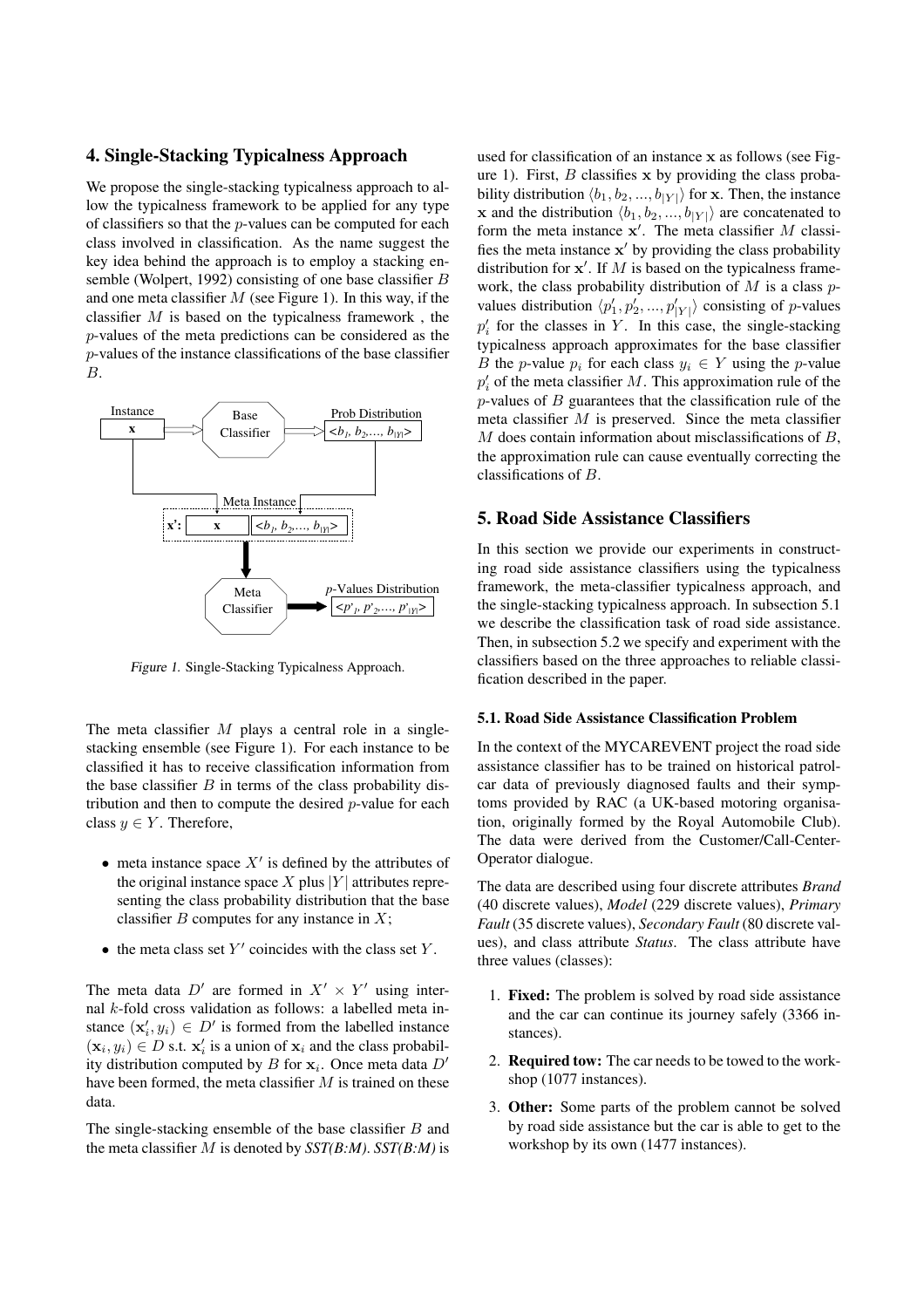## 5.2. Experiments

To construct road side assistance classifiers we employed three standard classifiers: the C4.5 decision tree learner (*C4.5*) (Quinlan, 1993), the k-nearest neighbor classifier (*NN*) (Duda et al., 2000), and naive Bayes classifier (*NB*) (Domingos & Pazzani, 1996) as well as one typicalnessbased nearest neighbor classifier (*TCMNN*) 3 (Proedru et al., 2002). *C4.5*, *NN*, and *NB* were used as independent classifiers and as base classifiers in typicalness ensembles. *TCMNN* was used as independent typicalnessbased classifier and as meta classifier in typicalness ensembles. The meta-classifier typicalness approach was presented by three ensembles *MCT(C45:TCMNN)*, *MCT(NN:TCMNN)*, and *MCT(NB:TCMNN)*. The singlestacking typicalness approach was presented by three ensembles *SST(C45:TCMNN)*, *SST(NN:TCMNN)*, and *SST(NB:TCMNN)*. The settings of the classifiers were chosen experimentally so that the classification performance was maximized. For the classification reliability values of *C4.5*, *NN*, and *NB* we used the classification probabilities of these classifiers. For the classification reliability values of *TCMNN* and the typicalness ensembles we used classification p-values these classifiers can generate.

We experimented with the classifiers by varying the reliability threshold r in the interval  $[0, 1]$ . If the reliability value for a classification of an instance was greater than  $r$ , the classification was considered as reliable; otherwise, the classification was considered as unreliable and the instance was left unclassified. For each value of the reliability threshold  $r$  we evaluated using the 10-fold cross validation:

- rejection rate: proportion of the *unclassified* instances;
- accuracy rate on the *classified* instances;
- rejection rate per class: proportion of the *unclassified* instances per class;
- true positive rate per class *TPr* (Fawcett, 2003) on the *classified* instances.

The results of our experiments are presented as accuracy/rejection and *TPr*/rejection graphs<sup>4</sup> (Ferri & Hernndez-Orallo, 2004). They are provided in Figures 2, 3, and 4. To facilitate the comparison between the classifiers we extracted from the graphs the rejection rates for the accuracy rate of 1.0 and the *TPr* rate of 1.0 per class. These rates are presented in Table 1.

| Classifiers      | R.   | $R_F$ | $R_{\it B}$ | Ro   |
|------------------|------|-------|-------------|------|
| NB               | 0.93 | 0.56  |             | 0.51 |
| NN               | 0.98 | 0.90  |             | 0.97 |
| C <sub>4.5</sub> | 0.98 | 0.95  |             | 0.78 |
| <b>TCMNN</b>     | 0.72 | 0.69  | 0.93        | 0.52 |
| MCT(NB:TCMNN)    | 0.72 | 0.71  | 0.96        | 0.37 |
| MCT(NN:TCMNN)    | 0.71 | 0.69  | 0.92        | 0.48 |
| MCT(C4.5:TCMNN)  | 0.71 | 0.62  |             | 0.38 |
| SST(NB:TCMNN)    | 0.68 | 0.67  | 0.88        | 0.34 |
| SST(NN:TCMNN)    | 0.71 | 0.71  | 0.95        | 0.36 |
| SST(C4.5:TCMNN)  | 0.64 | 0.68  | 0.84        | 0.34 |

Table 1. Rejection Rates for the Accuracy Rate of 1.0 and the *TPr* Rate of 1.0. R is the Rejection Rate for the Accuracy Rate of 1.0. R<sup>F</sup> is the Rejection Rate for the *TPr* Rate of 1.0 for Class "Fixed".  $R_R$  is the Rejection Rate for the *TPr* Rate of 1.0 for Class "Required tow".  $R_O$  is the Rejection Rate for the *TPr* Rate of 1.0 for Class "Other". The Undefined Rejection Rates are Denoted by "−".

An analysis of the results shows that for most of the cases the accuracy/rejection and TPr/rejection graphs of *TCMNN*, the *SST* ensembles, and the *MCT* ensembles dominate those of *C4.5*, *NN*, and *NB*. This implies the following two conclusions:

- the class probabilities of *C4.5*, *NN*, and *NB* are pure estimates of classification-reliability values. They can be used only for the majority class "Fixed"and fail bitterly for the minority classes "Required tow" and "Other"(see the last two columns of Table 1).
- *SST* ensembles, *MCT* ensembles and *TCMNN* provide good classification-reliability values. They can be used for the majority class "Fixed" as well as for the minority classes "Required tow" and "Other".

A further analysis shows that *SST* ensembles outperform *MCT* ensembles and *TCMNN* on accuracy/rejection graphs (see Table 1). For the majority class "Fixed" one of the *MCT* ensembles outperforms *SST* ensembles and *TCMNN*. For the minority classes "Required tow" and "Other" two of the *SST* ensembles outperform *MCT* ensembles and *TCMNN* .

The best classifier is the *SST(C4.5:TCMNN)* ensemble. Its rejection rate for the accuracy rate of 1.0 outperforms those of *MCT* ensembles and *TCMNN* with values 0.007 and 0.08, respectively (see Table 1). Although *SST(C4.5:TCMNN)* is outperformed by *MCT(C4.5:TCMNN)* on the majority class "Fixed", it provides the lowest rejection rates for the minority classes "Required tow" and "Other".

<sup>&</sup>lt;sup>3</sup>The *TCMNN* strangeness function is given in section 3.1. *TCMNN* computes *p*-values according to formula 1.

<sup>4</sup>We note that the accuracy/rejection (*TPr*/rejection) graph of the "always-right" classifier is determined by the segment  $\langle (0, 1), (1, 1) \rangle$ . If two classifiers have the same accuracy rate, we prefer the classifier with lower rejection rate.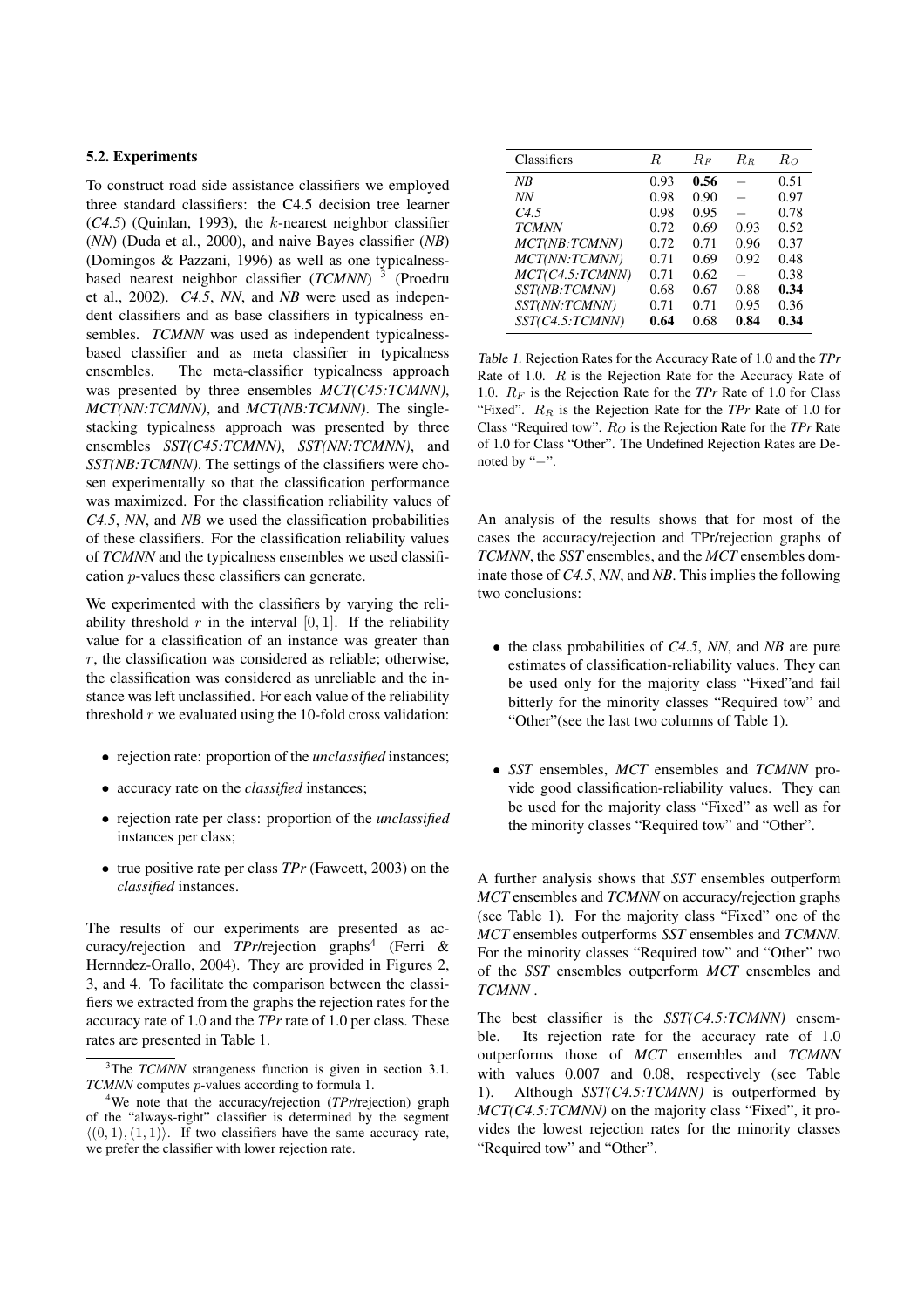

Figure 2. Accuracy/Rejection Graph and TPr/Rejection Graphs for *NB*, *TCMNN*, *SST(NB:TCMNN)*, and *MCT(NB:TCMNN)*.



Figure 3. Accuracy/Rejection Graph and TPr/Rejection Graphs for *NN*, *TCMNN*, *SST(NN:TCMNN)*, and *MCT(NN:TCMNN)*.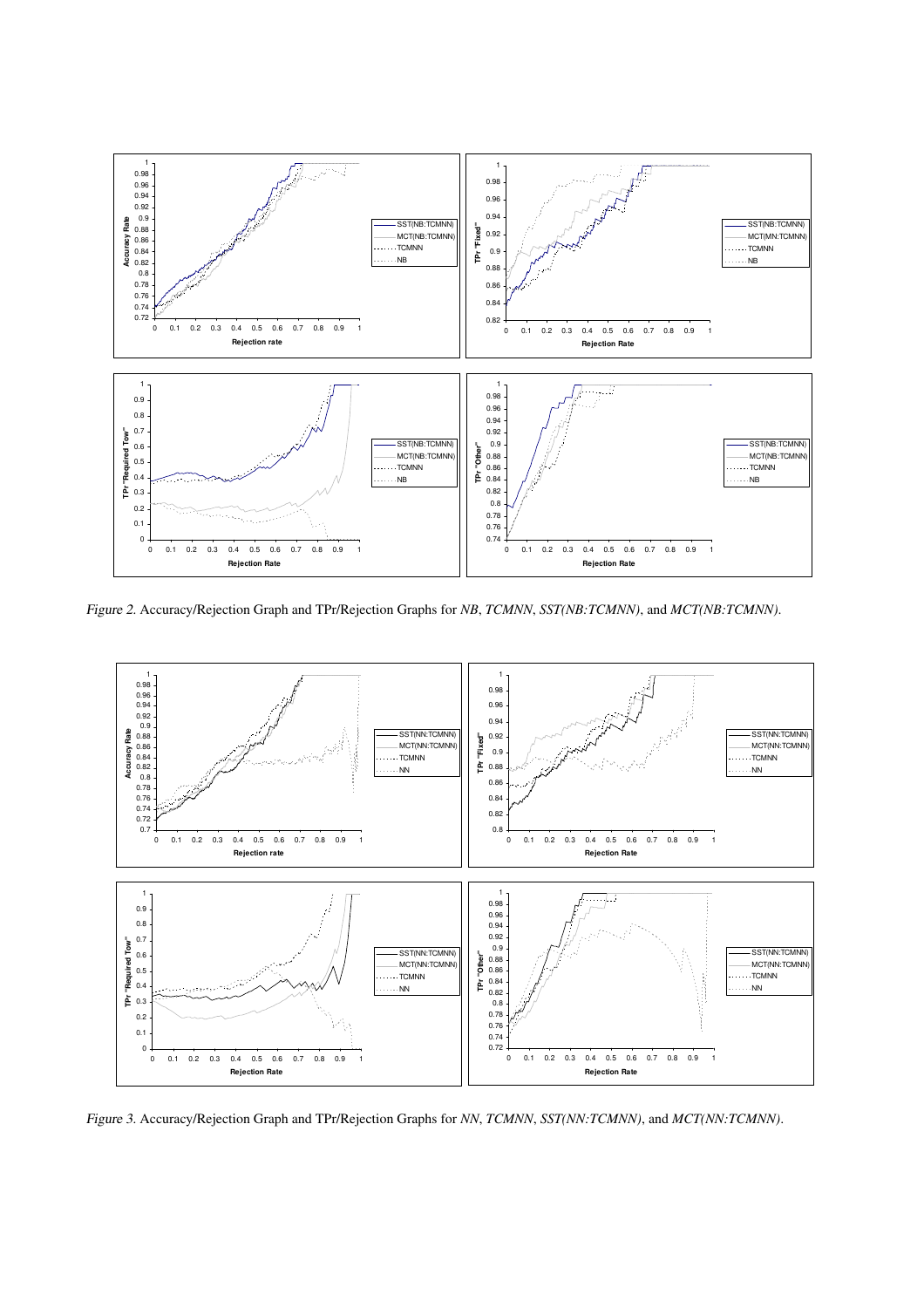

Figure 4. Accuracy/Rejection Graph and TPr/Rejection Graphs for *C4.5*, *TCMNN*, *SST(C4.5:TCMNN)*, and *MCT(C4.5:TCMNN)*.

#### 6. Conclusion and Future Research

In this paper we considered the problem of constructing machine-learning classifiers for road side assistance that are capable of providing classification-reliability values. We analyzed the typicalness framework and the meta classifier typicalness approach in the context of this problem. As a result we proposed the single-stacking typicalness approach that allows the typicalness framework to be applied to any classifier so that the classification-reliability values can be computed for each class.

The experiments show that the single-stacking typicalness approach allows constructing ensembles that are capable of outperforming a standard typicalness-based classifier (*TCMNN*) and meta classifier typicalness ensembles for road side assistance. We explain this result by correcting mechanism that the single-stacking typicalness approach employs. Another important result that follows from the experiments is that standard classifiers such as decision trees, nearest neighbor classifiers, and naive Bayes classifiers are not capable of providing good classificationreliability values. Thus, we may conclude that the typicalness framework and its accompanying meta-typicalness approaches are useful when classification-reliability values have to be plausibly estimated for practical problems like road side assistance.

Future research will focus on analysis of the singlestacking typicalness approach, especially on conditions when the approach can be successfully applied. The analysis can be used for extending the approach to a multistacking mechanism for assigning classification-reliability values.

## Acknowledgments

We would like to thank Peter Skilton for providing the data set. Moreover, we thank the anonymous referees for their useful remarks.

#### References

- Baskiotis, N., & Sebag, M. (2004). C4.5 competence map: a phase transition-inspired approach. *Proceedings of the 21-th International Conference on Machine Learning (ICML-2004)* (pp. 73–80).
- Domingos, P., & Pazzani, M. (1996). Beyond independence: conditions for the optimality of the simple bayesian classifier. *Proceedings of the Thirteenth International Conference on Machine Learning (ICML-96)* (pp. 105–112). San Francisco, CA: Morgan Kaufmann.

Duda, R., Hart, P., & Stork, D. (2000). *Pattern classifica-*